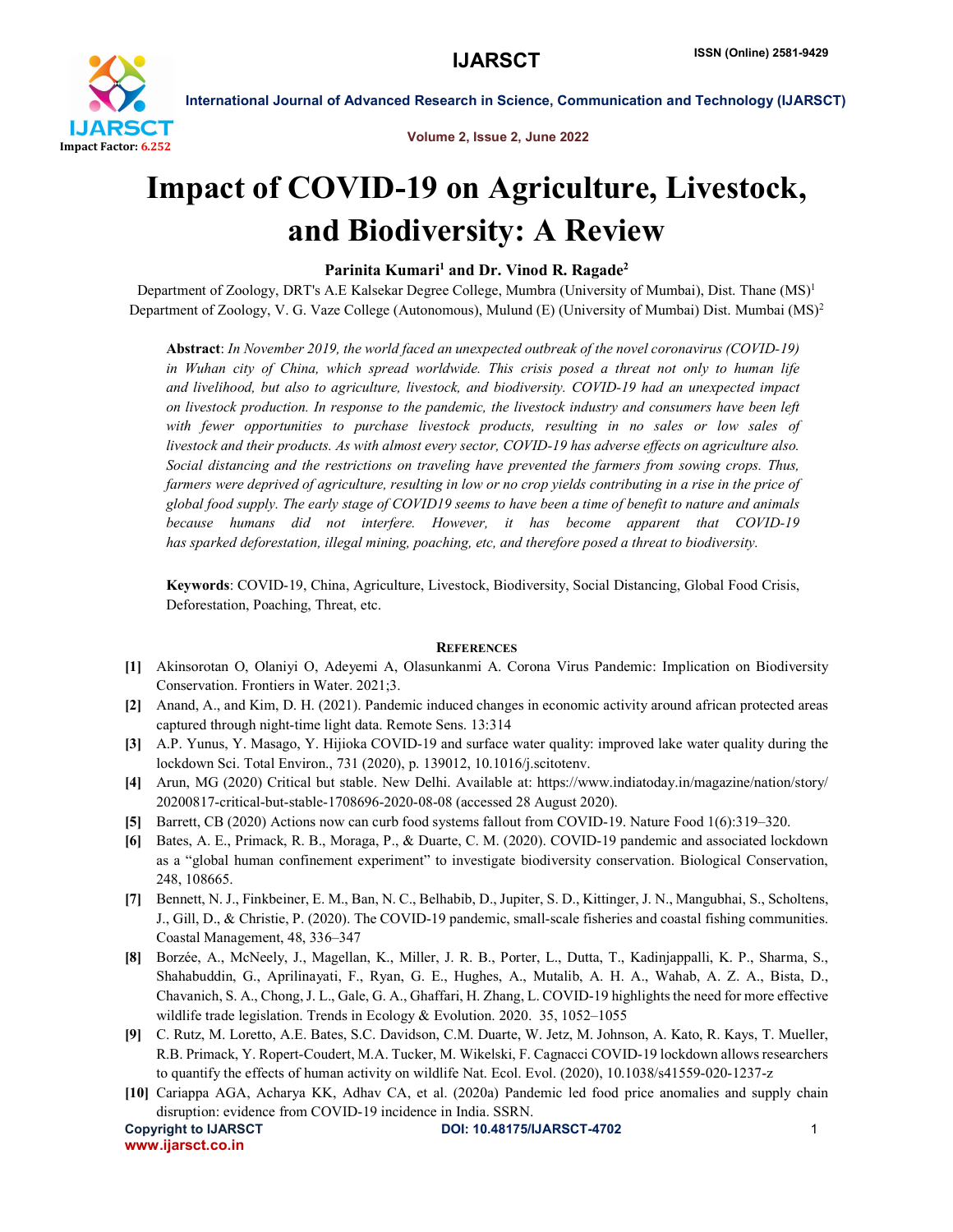

### International Journal of Advanced Research in Science, Communication and Technology (IJARSCT)

#### Volume 2, Issue 2, June 2022

- [11] Corlett, R. T., Primack, R. B., Devictor, V., Maas, B., Goswami, V. R., Bates, A. E., Koh, L. P., Regan, T. J., Loyola, R., Pakeman, R. J., Cumming, G. S., Pidgeon, A., Johns, D., & Roth, R. (2020). Impacts of the coronavirus pandemic on biodiversity conservation. Biological Conservation, 246, 108571.
- [12] Diffenbaugh, N. S., et al., The COVID-19 lockdowns: a window into the earth system. Nature Reviews Earth & Environment, (2020). 1, 470–481.
- [13] Evans, K. L., Ewen, J. G., Guillera-Arroita, G., Johnson, J. A., Penteriani, V., Ryan, S. J., Sollmann, R., & Gordon, I. J. (2020). Conservation in the maelstrom of COVID-19—A call to action to solve the challenges, exploit opportunities and prepare for the next pandemic. Animal Conservation, 23, 235–238
- [14] Food and Agriculture Organization (FAO). Coronavirus Disease 2019 (COVID-19). Addressing the Impacts of COVID-19 in Food Crises. (2020). Available online at: http://www.fao.org/3/ca8497en/ca8497en.pdf (accessed July 8, 2020).
- [15] Galanakis CM. The food systems in the era of the coronavirus (COVID-19) pandemic crisis. Foods. (2020) 9:523. doi: 10.3390/foods9040523
- [16] Gibbons, D. W., Sandbrook, C., Sutherland, W. J., Akter, R., Bradbury, R., Broad, S., Clements, A., Crick, H. Q. P., Elliott, J., Gyeltshen, N., Heath, M., Hughes, J., Jenkins, R. K. B., Jones, A. H., Lopez de la Lama, R., Macfarlane, N. B. W., Maunder, M., Prasad, R., Romero-Muñoz, A., Ockendon, N. The relative importance of COVID-19 pandemic impacts on biodiversity conservation globally. Conservation Biology, 2022; 36(1).
- [17] Gortázar C, de la Fuente J. COVID-19 is likely to impact animal health. Prev Vet Med. (2020) 180:105030.
- [18] Hockings, M., Dudley, N., & Elliott, W. (2020). Editorial essay: COVID-19 and protected and conserved areas. Parks, 26, 7–24.
- [19] Imbert, C (2020) Webinar on inter-state migration in India in the time of COVID-19. India. Available at: https://www.youtube.com/watch?v=XdVp2S4-hgQ (accessed 9 September 2020).
- [20] Kalsi, SS, Sandoval, L, Sood, D (2020) COVID-19 in India Trade Situation Update Report Highlights. Report No. IN2020-0017.
- [21] L.Y.K. Nakada, R.C. UrbanCOVID-19 pandemic: impacts on the air quality during the partial lockdown in São Paulo state, Brazil Sci. Total Environ., 730 (2020), p. 139087
- [22] Lakner, C., Yonzan, N., Mahler, D. G., Aguilar, R. A. C., & Wu, H. (2021). Updated estimates of the impact of COVID-19 on global poverty: Looking back at 2020 and the outlook for 2021. Washington DC: World Bank. Retrieved from https://blogs.worldbank.org/opendata/updated-estimatesimpact-covid-19-global-poverty-lookingback-2020-and-outlook-2021 (accessed March 2021)
- [23] Lecocq, T., Hicks, S. P., Van Noten, K., Van Wijk, K., Koelemeijer, P., De Plaen, R. S. M., Massin, F., Hillers, G., Anthony, R. E., Apoloner, M.-T., ArroyoSolórzano, M., Assink, J. D., Büyükakpınar, P., Cannata, A., Cannavo, F., Carrasco, S., Caudron, C., Chaves, E. J., Cornwell, D. G., Xiao, H. (2020). Global quieting of high-frequency seismic noise due to COVID-19 pandemic lockdown measures. Science, 369, 1338–1343.
- [24] Le Quéré, C. et al. (2020). Temporary reduction in daily global CO2 emissions during the COVID-19 forced confinement. Nature Climate Change, 10, 647– 653.
- [25] Mcneely, J. A. (2021). Nature and COVID-19. The pandemic, the environment and the way ahead. Ambio 50, 767– 781
- [26] Narayanan, S, Saha, S (2020) Urban food markets and the lockdown in India. SSRN Electronic Journal 1–25. DOI: 10.2139/ssrn.3599102
- [27] P. Lal, A. Kumar, S. Kumar, S. Kumari, P. Saikia, A. Dayanandan, D. Adhikari, M.L. KhandThe dark cloud with a silver lining: assessing the impact of the SARS COVID-19 pandemic on the global environmentSci. Total Environ., 732 (2020), p. 139297
- [28] Poudel PB, Poudel MR, Gautam A, Phuyal S, Tiwari CK, Bashyal N, et al. COVID-19 and its global impact on food and agriculture. J Biol Todays World. (2020) 9:221.
- [29] S. Mahato, S. Pal, K.G. Ghosh Effect of lockdown amid COVID-19 pandemic on air quality of the megacity Delhi, India Sci. Total Environ., 730 (2020), p. 139086